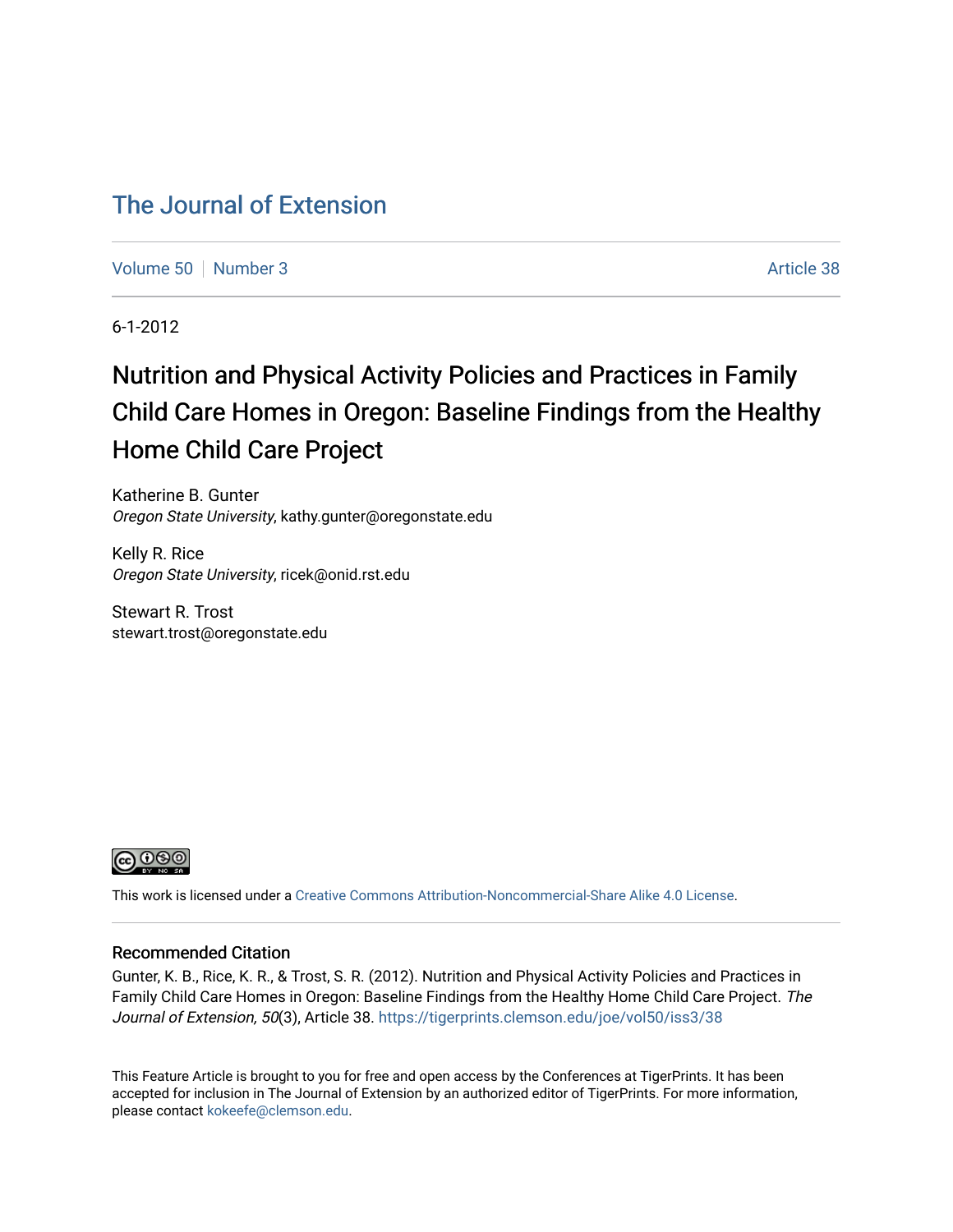

**June 2012 Volume 50 Number 3 Article Number 3FEA3**

[Return to Current Issue](http://www.joe.org/joe/2012june/)

# **Nutrition and Physical Activity Policies and Practices in Family Child Care Homes in Oregon: Baseline Findings from the Healthy Home Child Care Project**

**Katherine B. Gunter** Assistant Professor and Physical Activity Specialist [Kathy.gunter@oregonstate.edu](mailto:Kathy.gunter@oregonstate.edu)

**Kelly R. Rice** Healthy Home Child Care Project Coordinator [ricek@onid.orst.edu](mailto:ricek@onid.orst.edu)

> **Stewart G. Trost** Associate Professor [Stewart.trost@oregonstate.edu](mailto:Stewart.trost@oregonstate.edu)

> > Oregon State University Corvallis Oregon

*Abstract: Baseline findings from the Healthy Home Child Care Project include data from Family Child Care Providers (FCCPs) in Oregon (n=53) who completed assessments of nutrition and physical activity policies and practices and BMI data for children in the care of FCCPs (n=205). Results show that a significant percentage of FCCPs failed to meet child care standards in several areas and that 26.8% of children under the care of FCCPs were overweight or obese. These data supported the development of an Extension-delivered intervention specific to FCCPs in Oregon and highlight areas of concern that should be addressed through targeted trainings of FCCPs.*

### **Introduction**

Early childhood settings have the potential to influence the lives of millions of U.S. children. According to the most recent reports, 61% of children aged 0–6 years not yet in kindergarten (about 12 million children) receive some form of child care on a regular basis from someone other than their parents (Forum on Child and Family Statistics, 2009) and approximately 80% of preschool-aged children (aged 2 to 5 years) with employed mothers receive some form of child care for an average nearing 40 hours a week (Larson, Ward, Neelon, & Story, 2011). While the majority of these children are cared for in a center-based setting such as private preschools or Head Start programs, over 10% are cared for by a non-relative in a home-based environment (Forum on Child and Family Statistics, 2009; Larson et al, 2011). The extensive use of child care outside the home combined with the high prevalence of overweight and obesity among preschool aged children in the United States (Ogden, Carroll, Curtin, Lamb, & Flegel, 2010) highlights the potential of child care settings to affect childhood obesity.

The potential for child care environments to significantly affect children's health is highlighted in recent national reports and initiatives. The Surgeon General's *Vision for a Healthy and Fit Nation 2010* emphasizes the important role of the early childhood environment in preventing obesity (U.S. Department of Health and Human Services, 2010), and Let's Move! Child Care <http://healthykidshealthyfuture.org/welcome.html> was launched to promote healthful eating and increasing physical activity in child care settings. While recommendations for intervention approaches are provided through Let's Move! Child Care and *Vision for a Healthy and Fit Nation 2010,* suggested strategies are based largely on findings from center-based child care environments. Given the dearth of information about family child care settings, and the significant numbers of children receiving care in these environments, the study reported here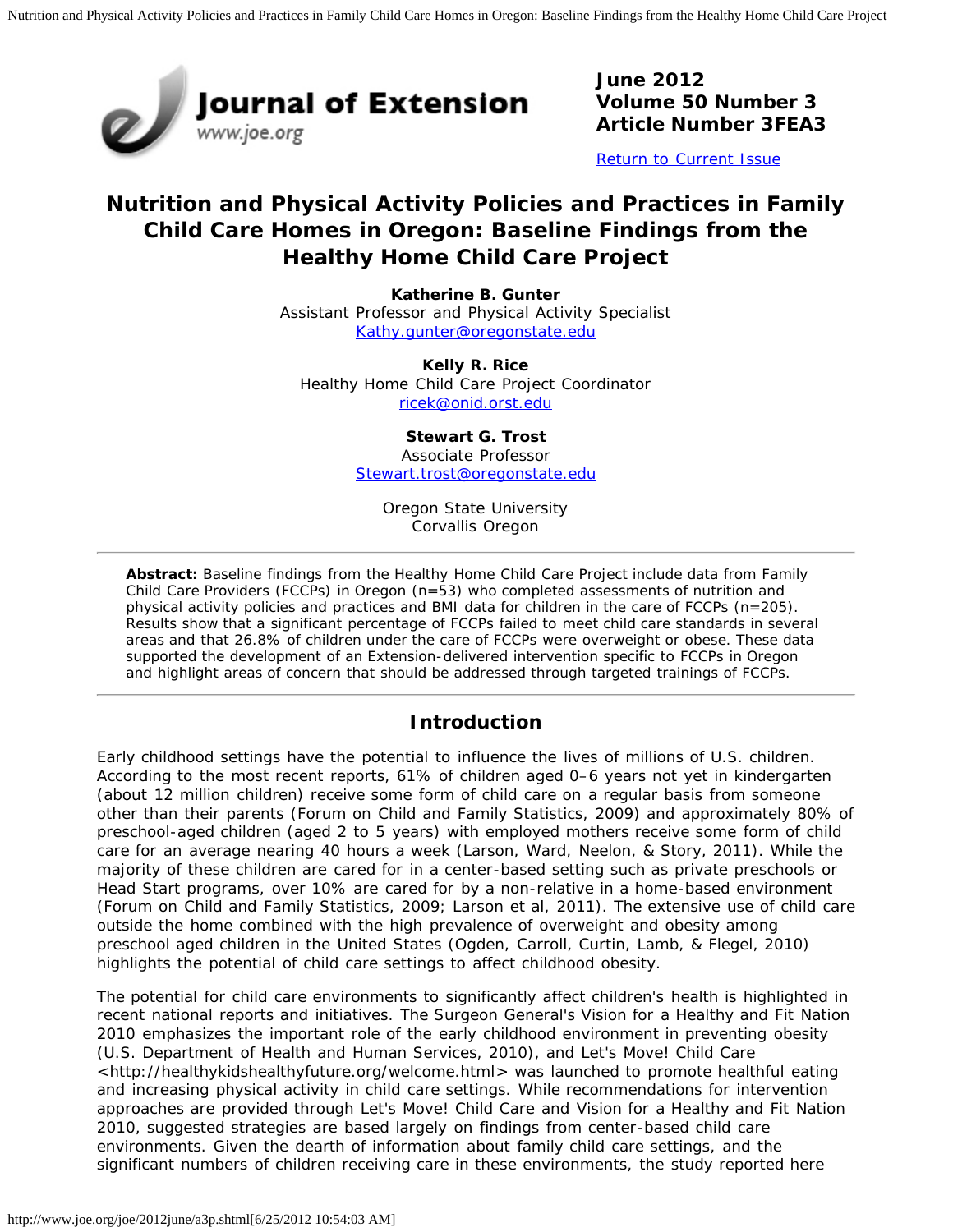provides much needed data to support the development of intervention strategies related to obesity prevention directed toward Family Child Care Providers (FCCPs).

# **Obesity Prevention in Family Child Care Settings**

On average, children attending family child care spend between 21 and 34 hours per week in the care of Family Child Care Providers (FCCPs) (Laughlin, 2010), a figure that underscores the potential impact these environments may have on children's risk for overweight and obesity. A recent review of the role child care settings can have in obesity prevention revealed that opportunities to enhance the child care environment exist in areas such as improving the nutritional quality of food provided to children, increasing opportunities for physical activity, and improving caregivers promotion of health behaviors (Larson et al., 2011). Of note, only three studies examining policies and practices in the family child care setting were identified in the review. Two focused only on nutrition policies and practices (Crepinsek et al., 2002; Freedman & Alvarez, 2010); the third focused on nutrition and physical activity policies and practices (Trost, Messner, Fitzgerald, & Roths, 2009).

In the only study examining FCCPs nutrition and physical activity policies and practices, researchers identified several areas of concern, including a lack of comprehensive policies in both areas, frequent use of unhealthy celebration foods and 100% fruit juice, infrequent servings of low-fat milk, prolonged periods of time spent in sedentary activities such as media-based screen time, lack of sufficient indoor place space, and restricting physical activity to control or punish children who misbehave (Trost, et al., 2009. In a separate study examining perceptions of barriers to healthful physical activity practices among FCCPs, Fees, Trost, Bopp, and Dzewaltowski (2009) reported FCCPs feel uniquely constrained by factors such as the built environment, a lack of resources and training to support age appropriate experiences for a mixed age context, and parental lack of support. Further, the available evidence, although limited, suggests that young children attending family child care homes spend the majority of their time engaging in sedentary behavior , and interventions to promote physical activity in this setting are warranted.

### **Obesity Prevention Resources for Family Child Care Providers**

Few uniform standards exist regarding nutrition and physical activity in the child care setting, and data suggest that opportunities to engage in physical activity vary widely and that the foods and beverages served in child care settings may often be of poor nutritional quality (Larson et al., 2011; Story, 2007). Recommendations from the White House Task Force on Childhood Obesity clearly outline the need for clear, actionable guidance for child care providers on how to increase physical activity, reduce screen time, and improve nutrition in the child care setting (White House Task Force on Childhood Obesity, 2010). Unfortunately, scant resources exist to support child care providers in efforts to improve the physical activity and nutrition environments and recommended evidence-informed initiatives and resources are primarily directed toward center-based settings (White House Task Force on Childhood Obesity, 2010). Existing resources have been developed for use in center-based child care settings, some of which have been delivered through Extension (Niemeir, Tande, Hwang, Stasny, & Hektner, 2010). However, these programs tend to focus on and evaluate individual level outcomes such as children's knowledge about fruit and vegetables and are not specifically designed to modify the environments children inhabit.

Thus a need exists to develop resources and trainings to support family child care providers in creating healthier early childhood environments and meeting proposed new and revised government standards.

## **Extension's Role in Childhood Obesity Prevention in Family Child-Care Settings**

Extension professionals can play an important role in developing and delivering evidenceinformed resources and programs to support FCCPs in efforts to promote healthful nutrition and physical activity policies and practices in family child care homes. The Healthy Home Child Care project is a collaborative partnership between Oregon State University's (OSU) School of Biological and Health Sciences, OSU Extension's Family and Community Health Program, the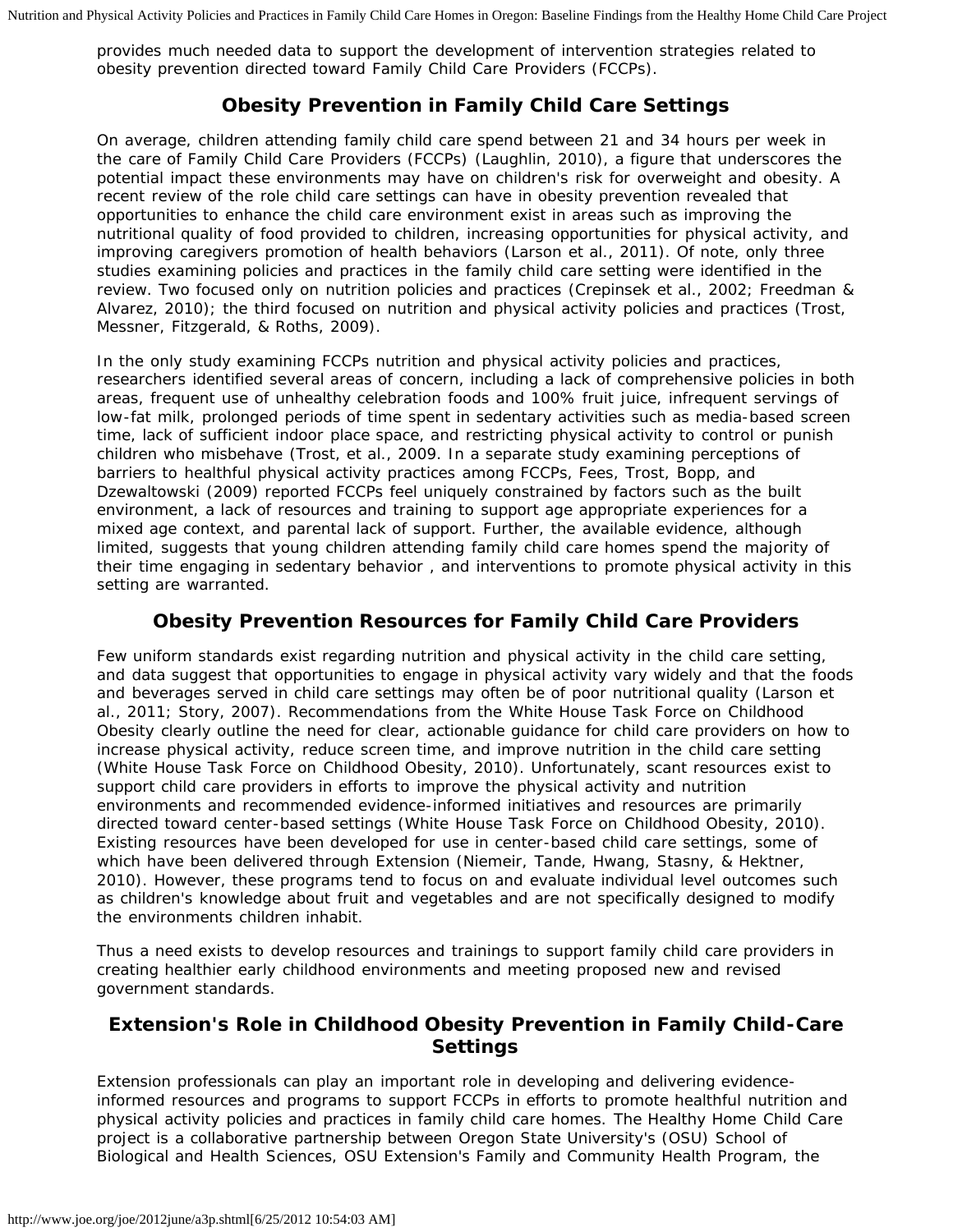State of Oregon Child Care Division, and local Child Care Resource and Referral (R&R) agencies.

Informed by the data we present in this issue of *JOE*, OSU researchers and Extension specialists developed the Journey to a Healthy Home Child Care Program. Using a train-the-trainer model, Extension educators were trained to deliver the program to providers through local R&Rs. The target audience includes FCCPs registered through the state Child Care Division. All trainings were reviewed and certified through the Oregon Center for Career Development in Childhood Care and Education, and all FCCPs who enroll in the trainings receive continuing education credits that apply toward their licensure and/or status as a registered child care provider. We are currently evaluating the effect of the program on FCCPs policies and practices and risk for obesity in children attending these family child care homes. Should the program prove effective, we plan to launch a broader dissemination of the program.

In Oregon, the partnership between Extension and local Child Care R&Rs has been strengthened through this program, and demand for trainings is increasing statewide. There are very few existing trainings that focus on healthy eating and physical activity in the family child care setting, and thus an opportunity exists for Extension to fill this void by developing and delivering relevant trainings to FCCPs.

#### **Purpose and Objectives**

In order to develop a training that met the needs and training deficiencies of Oregon FCCPs, it was imperative that we assess the current status of the nutrition and physical activity policies and practices among FCCPs in Oregon to inform the development of the Journey to a Healthy Child Care Home intervention program to reduce the risk of childhood obesity. We assessed the nutrition and physical activity policies and practices of FCCPs in seven socioeconomically diverse Oregon counties. We also measured body mass index (BMI) on children aged 2-5 years in the care of those FCCPs to create a profile of overweight and obesity among children attending Family Child Care Homes in Oregon.

#### **Methods**

#### **Participants and Settings**

Registered FCCPs were recruited from five regional Child Care Resource and Referral (R&R) hubs serving seven counties in Oregon. Registered FCCPs (in Oregon) care for more than three children, up to a total of 10 children at any one time, and do so on a regular basis (more than 70 days in a calendar year). Providers were randomly selected using the Oregon Child Care R&R Network database. The sample was stratified by regional R&R hub, and FCCPs within each strata were sampled with a probability proportional to the total number of FCCPs operating in the hub. Further, to be included in the study, FCCPs needed to provide care to a minimum of two children aged 2-5 years. All children between the ages of 2-5 years attending participating family child care homes were invited to take part in the study. The study was approved by the Oregon State University Intuitional Review Board, and prior to participation, FCCH providers and parents provided written informed consent.

#### **Nutrition and Physical Activity Policies and Practices**

To evaluate physical activity policies and practices, FCCPs completed the Nutrition and Physical Activity Self-Assessment for Child Care instrument (NAP SACC-SA) . The content of the NAP SACC-SA was developed after an extensive review of nutrition and physical activity literature, recommendations and standards from credible organizations, as well as input from experts in the field and has established reliability and validity . The instrument includes 38 nutrition items that cover nine content areas and 18 physical activity items addressing six content areas. Each item had four possible response options ranging from minimum standard to best practice. In the following sample question, the first two responses (3 times per week or less; 4 times per week or less) are indicative of practices that do not meet the minimum recommended standard, whereas responses three and four (1 time per day; 2 or more times per day) represent practices that meet and exceed, respectively, minimum recommended standards.

#### **Item Category: Fruits and Vegetable**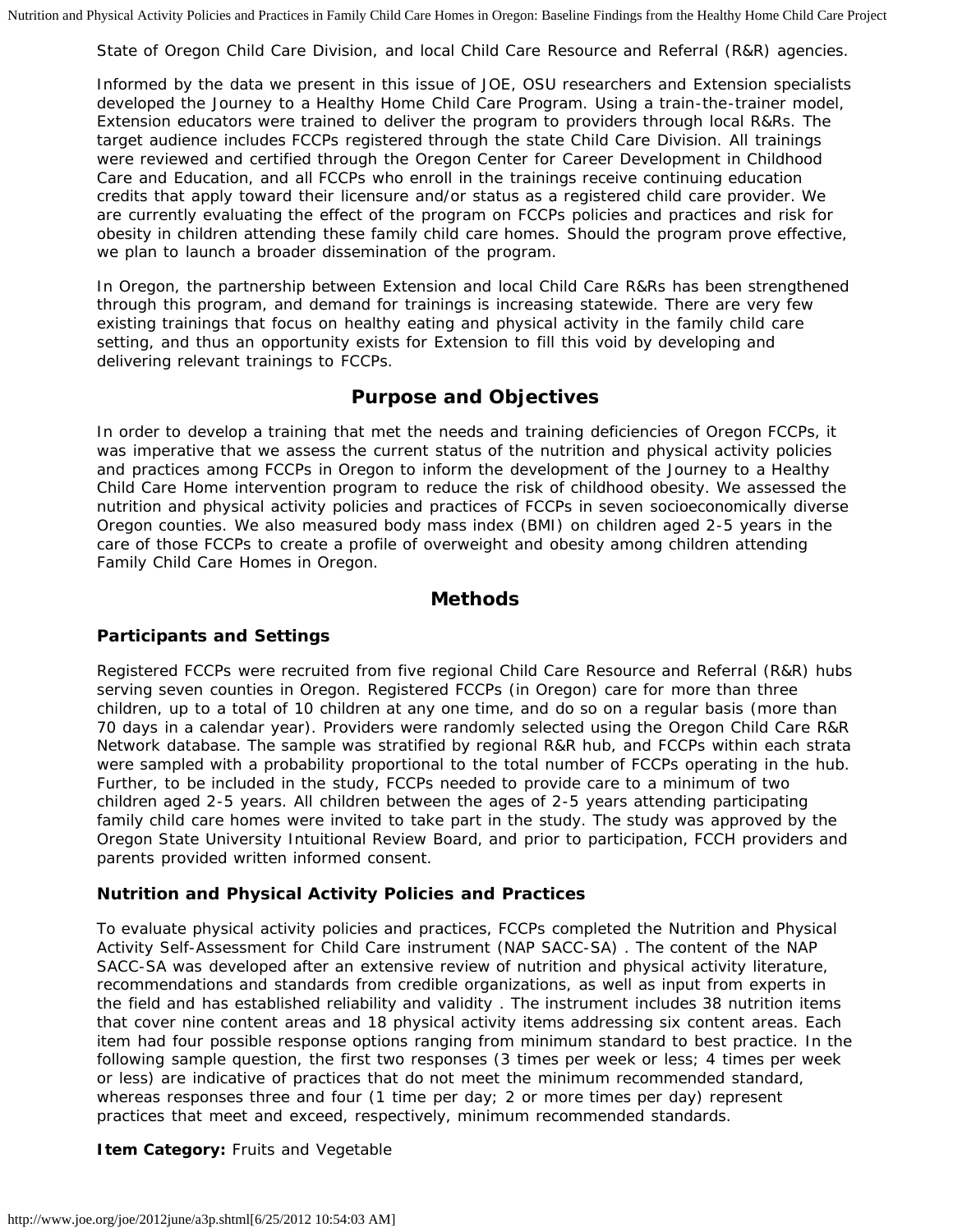**Question:** Fruit (not juice) is offered.

**Possible Responses:** 3 times per week or less; 4 times per week or less; 1 time per day; 2 or more times per day.

#### **Body Mass Index**

Assessments of height and weight were performed in the family child care home. Height was measured to the nearest 1 mm using a portable stadiometer; weight was measured to the nearest 0.1 kg using a portable digital scale. Participants were asked to remove their shoes and stand in the center of the scale. BMI was calculated as body weight divided by height squared  $(kq\,m^{-2})$ . Children were classified as "overweight" or "obese" using the age- and sex-specific 85th and 95th percentiles from the CDC growth charts.

#### **Results**

Initially, 63 providers were recruited into the study. Of those, five had too few children in their care when data collection began, and two others were lost to follow-up. An additional three providers did not supply complete data on the NAPSACC and were excluded from the analyses, leaving a final sample of 53 FCCPs. Participating FCCPs were primarily Non-Hispanic White (92%). Most FCCPs (69%) completed high school or obtained a general equivalency diploma, 16% reported some college experience or an associate degree, and 14% reported a bachelor's degree. Approximately 53% were 40 years or older, and nearly 70% participated in the Child and Adult Food Care Program (CACFP).

#### **Nutrition and Physical Activity Policies and Practices**

The nutrition results are reported in Table 1. Most FCCPs met or exceeded the minimum standards related to serving fruits, vegetables, fried foods, and high fat meats. Only 34 % of providers reported serving low fat (1%) or skim milk to children, and over 26% reported serving 100% fruit juice daily. More than 65% of FCCPs reported serving whole grain foods at least once per day and 51% reported serving a variety of new and familiar foods most or all of the time.

| <b>NAPSACC Category</b>                                                                                   | Percentage |
|-----------------------------------------------------------------------------------------------------------|------------|
| <b>FRUITS and VEGETABLES</b>                                                                              |            |
| Fruit is served fresh, frozen, or canned in its own juice most<br>or all of the time                      | 90.6%      |
| Fruit (not Juice) is served 1 or more time per day                                                        | 92.5%      |
| Vegetables are served 1 or more times per day                                                             | 77.4%      |
| Vegetables that are dark green, red, orange, or yellow in<br>color are served at least 3 times per week   | 77.4%      |
| Cooked Vegetables are usually served with added meat fat,<br>margarine or butter                          | 7.6%       |
| <b>FRIED FOODS and HIGH FAT MEATS</b>                                                                     |            |
| Fried or pre-fried meats (chicken nuggets) or fish (fish<br>sticks) are served less than 2 times per week | 98.1%      |
| Fried or pre-fried potatoes are served less than 2 times per<br>week                                      | 98.1%      |
| High Fat Meats are served less than 2 times per week                                                      | 94.3%      |
| Lean meats are served more than 4 times per week                                                          | 45.3%      |
|                                                                                                           |            |

#### **Table 1.**

Prevalence for Nutritional Policies and Practices as Measured by the NAPSACC Instrument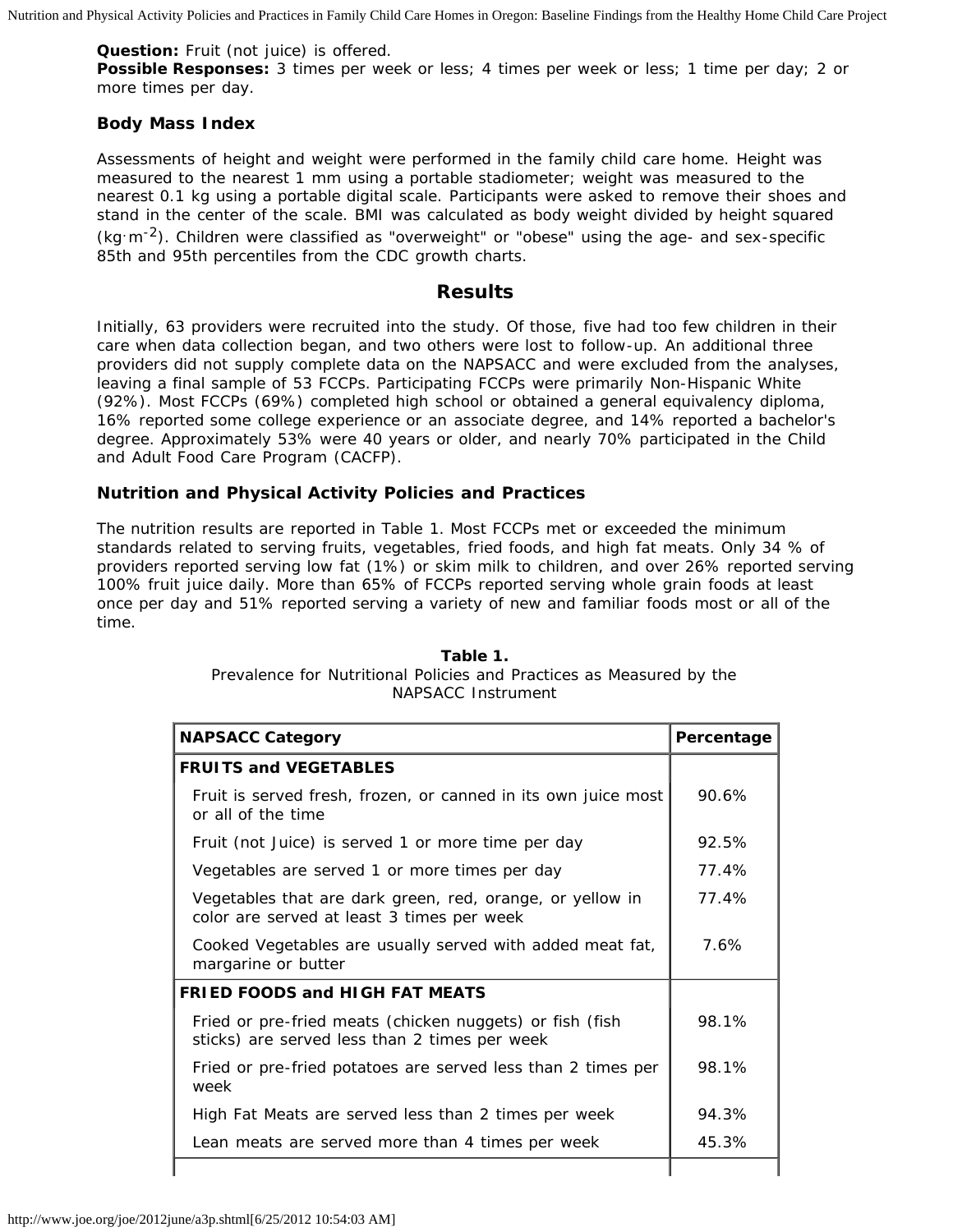| <b>BEVERAGES</b>                                                                                                    |       |
|---------------------------------------------------------------------------------------------------------------------|-------|
| Drinking water is readily available outside                                                                         | 73.6% |
| Drinking water is readily available inside                                                                          | 98.1% |
| 100% fruit juice is served 1 or more times per day                                                                  | 26.4% |
| Sugary drinks other than 100% juice are served less than 2<br>times per week                                        | 100%  |
| Milk served to children ages 2 and older is 1% or skim                                                              | 34.0% |
| <b>WHOLE GRAINS and VARIETY</b>                                                                                     |       |
| Whole grain foods that are high in fiber are served 1 or<br>more times per day                                      | 66.0% |
| A combination of both new and familiar foods are served<br>most or all of the time                                  | 51.0% |
| Foods from a variety of cultures are served most or all of<br>the time                                              | 20.8% |
| <b>MEALS and SNACKS</b>                                                                                             |       |
| Children are required to finish everything on their plate<br>before leaving the meal table most or all of the time. | 24.5% |
| When children request seconds, additional servings are<br>provided most or all of the time.                         | 71.7% |
| Food is used to reward desired behavior rarely or some of<br>the time.                                              | 98.1% |
| Food is used to control behavior or withheld as punishment<br>rarely or some of the time.                           | 98.1% |
|                                                                                                                     |       |
| FOOD OFFERED OUTSIDE of REGULAR MEALS and<br><b>SNACKS</b>                                                          |       |
| Sweets or high fat, high salt foods are served for snacks<br>less than 2 times per week                             | 96.2% |
| Written guidelines are provided to parents for food brought<br>in for celebrations                                  | 13.2% |
| Holidays are celebrated with mostly healthy foods or with<br>non-food treats most or all of the time                | 41.5% |
| <b>SUPPORTING HEALTHY EATING</b>                                                                                    |       |
| Children and provider sit down together for meals most or<br>all of the time                                        | 60.4% |
| Meals are served family style most or all of the time                                                               | 20.8% |
| Provider consumes the same foods and drinks as the<br>children most or all of the time                              | 43.4% |
| Provider eats or drinks less healthy foods in front of the<br>children                                              | 11.3% |
| Provider talks with children about trying and enjoying<br>healthy foods most or all of the time                     | 79.3% |
| <b>NUTRITION EDUCATION</b>                                                                                          |       |
| Provider receives training or attend workshops on nutrition<br>2 or more times per year                             | 39.6% |
| Nutrition training is provided by qualified professionals                                                           | 64.1% |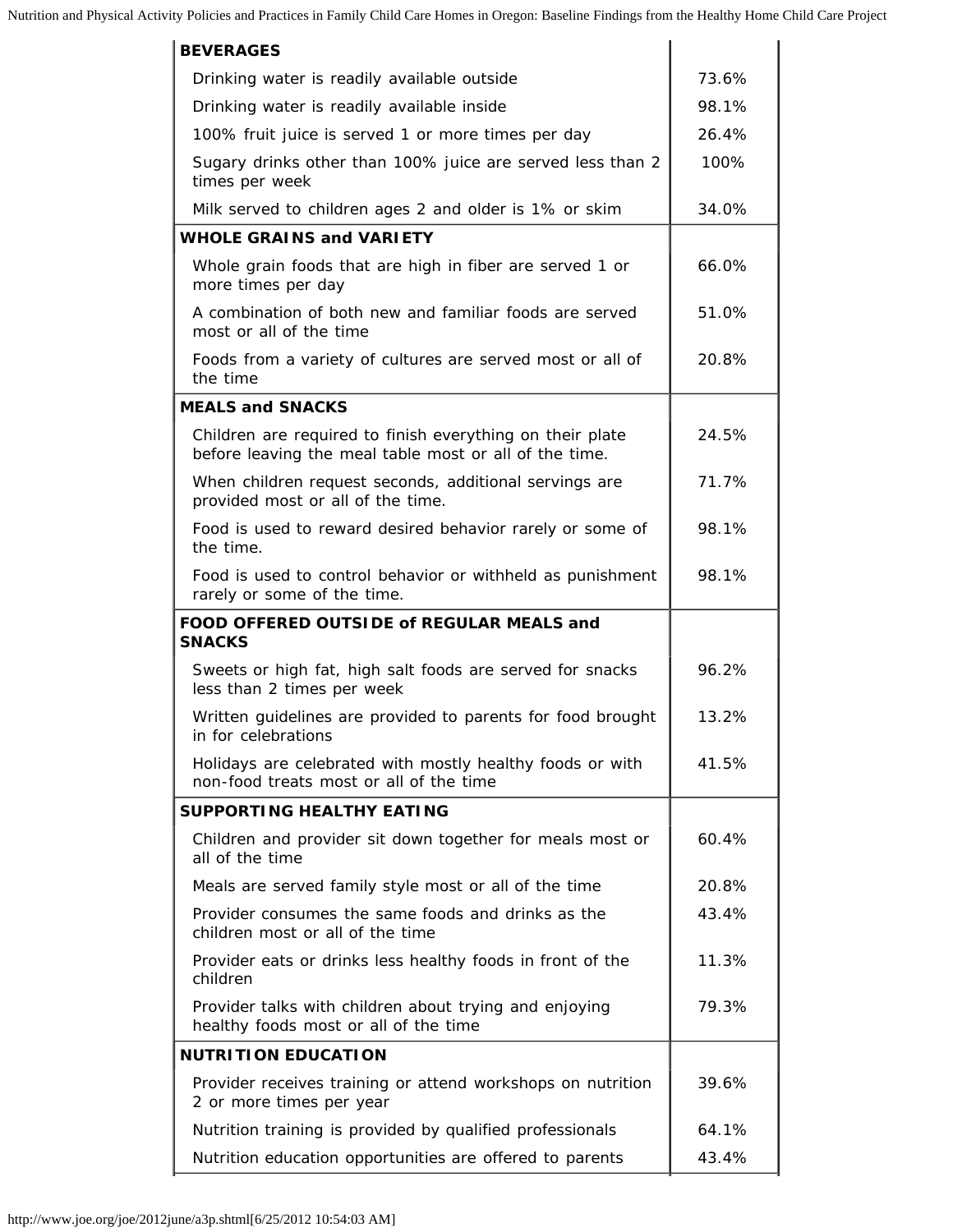| <b>NUTRITION POLICY</b>                                                          |       |
|----------------------------------------------------------------------------------|-------|
| The provider has a comprehensive written policy on<br>nutrition and food service | 52.8% |

Almost none of the providers reported using food as a reward or withholding food as a form of punishment. Most FCCPs (96.2%) reported limiting snacks that are high fat or high salt, but very few providers (13.2%) reported having written policies pertaining to celebration foods or snacks. Only 41.5% of providers reported celebrating special events with healthy foods or nonfood treats.

Most FCCPs reported regularly encouraging children to try and enjoy healthy foods (79.3%), and very few (11.3%) reported eating less healthy foods in front of children. Over 60% of FCCPs reported sitting down and eating meals with the children on a regular basis, while only 20.8% reported serving meals family style. Only 40% of FCCPs reported receiving annual training two or more times per year, and even fewer reported offering nutrition education opportunities to parents. Less than 53% of providers reported having a comprehensive written policy on nutrition and food service.

The physical activity results are reported in Table 2. Over 80% of FCCPs reported providing 60 minutes or more of active free play time for children every day. Approximately 75% of FCCPs reported providing children with opportunities for outdoor active play daily, but fewer than 60% reported providing daily structured activity. Nearly 35% of FCCPs reported children sitting for more than 30 minutes at a time each day, and over 50% of providers reported restricting active play for children who misbehave. Over 60% of providers reported that the TV is turned on for at least part of every day, and nearly 60% indicated that children under their care are allowed to watch TV and videos or play video games every day.

#### **Table 2.**

Prevalence for Physical Activity Policies and Practices as Measured by the NAPSACC Instrument

| <b>NAPSACC Category</b>                                                                         | Percentage |
|-------------------------------------------------------------------------------------------------|------------|
| <b>ACTIVE PLAY and INACTIVE TIME</b>                                                            |            |
| Active (free) play time is provided for all children for 60<br>min or more per day              | 81.1%      |
| Structured physical activity (adult-led) is provided for all<br>children daily                  | 56.6%      |
| Outdoor active play is provided for all children daily                                          | 75.6%      |
| Provider restricts active play for children who misbehave                                       | 52.8%      |
| Children are seated (excluding nap time) more than 30 min<br>at a time each day                 | 34.0%      |
| TV USE and TV VIEWING                                                                           |            |
| Television is turned on every day for at least part of the<br>day                               | 60.4%      |
| Children are allowed to watch TV, videos or play video<br>games at least once a day             | 58.5%      |
| Children are allowed to use a computer for educational<br>purposes or games at least once a day | 20.8%      |
| <b>PLAY EQUIPMENT</b>                                                                           |            |
| A variety of fixed play equipment (swings, slides) is<br>available and suits most children      | 71.7%      |
| A variety of portable play equipment (balls, wheel toys) is                                     | 67.9%      |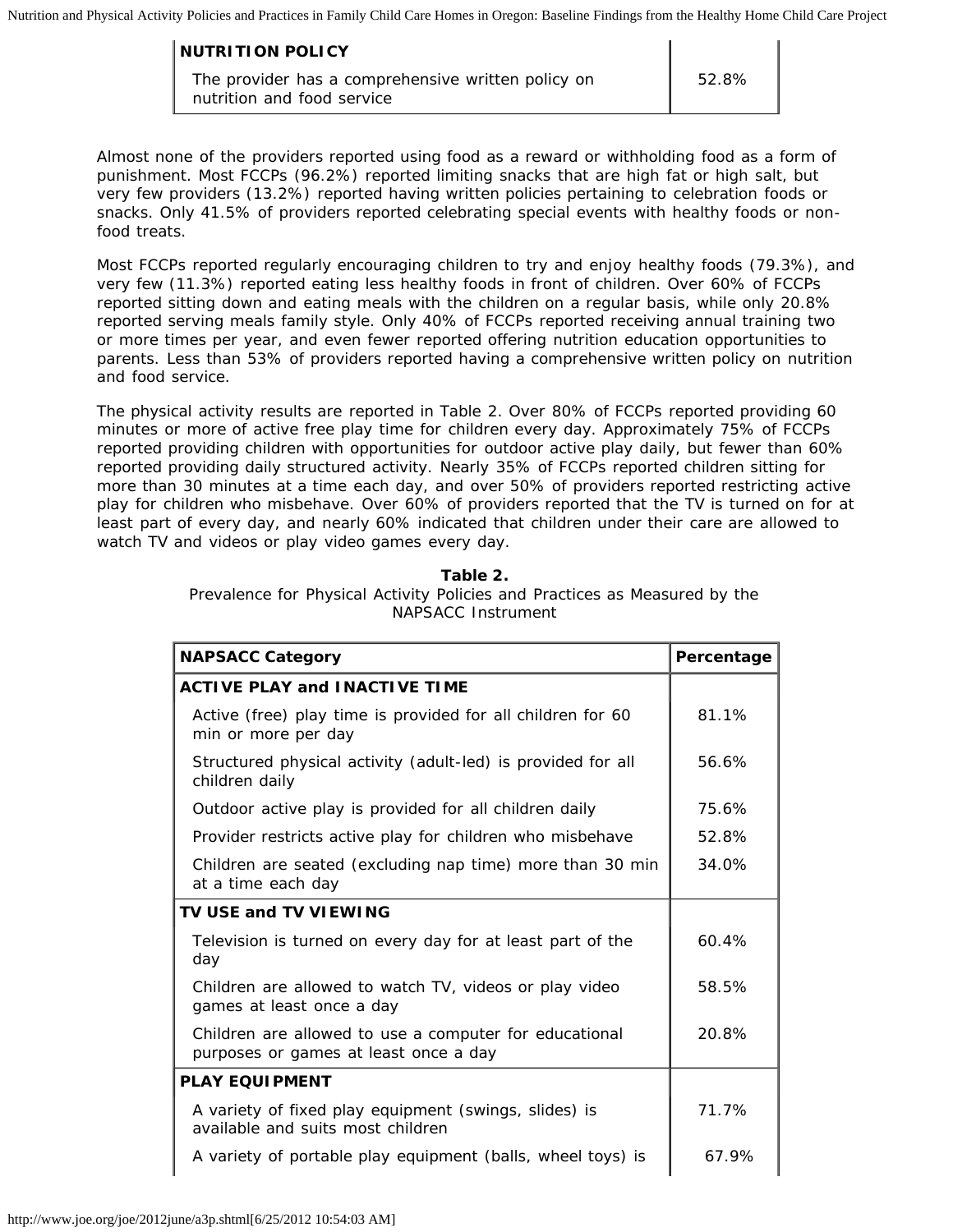| available and suits most children                                                                               |         |
|-----------------------------------------------------------------------------------------------------------------|---------|
| Active play using portable play equipment is provided 1 or<br>more times per day                                | 58.5%   |
| When weather is not suitable to go outdoors, indoor play<br>space is available and suitable for all activities. | 20.8%   |
| SUPPORTING PHYSICAL ACTIVITY                                                                                    |         |
| Provider often or always play with children during active<br>(free) play time                                   | 64.2%   |
| Provider displays posters, pictures or books about physical<br>activity                                         | $9.4\%$ |
| <b>PROVIDER EDUCATION in PHYSICAL ACTIVITY</b>                                                                  |         |
| Provider receives training or attend workshops on physical<br>activity 1 or more times per year                 | 26.4%   |
| PA training is provided by qualified professional                                                               | 17.0%   |
| Provider reads books and plays games with physical activity<br>or exercise themes                               | 69.8%   |
| Education about physical activity is offered to parents<br>through flyers, handouts, brochures, newsletters     | 24.5%   |
| PHYSICAL ACTIVITY POLICY                                                                                        |         |
| Provider has a comprehensive written policy on PA                                                               | 15.1%   |

While most providers reported a variety of fixed and portable play equipment was available, less than 60% reported using equipment daily. Only 21% of providers reported sufficient indoor play space to accommodate all activities. Over 60% of FCCPs reported they regularly play with children during active free play and that they read books and played games with physical activity or exercise themes. Only 26.4% of FCCPs reported attending annual trainings on physical activity, and even fewer providers reported offering education about physical activity to parents. Finally, only 15% of providers reported having a comprehensive written policy about physical activity.

#### **Body Mass Index**

Height and weight were measured on 205 children (50.2% male) between the ages of 2 and 5 years. Nearly 27% of children were classified as overweight or obese. The prevalence of overweight and obesity was higher in girls (29.7%) than boys (23.9%).

#### **Discussion**

We examined the nutrition and physical activity policies and practices of FCCPs in Oregon and profiled the prevalence of overweight and obesity among preschool-age children under the care of these FCCPs. While articles discussing the importance of the early childhood environment on children's risk for overweight and obesity have been published in the *Journal of Extension* (Lanigan & Power, 2008; Niemeir, Tande, Hwang, Stasny, & Hektner, 2010; Robinson, 2004), there are no reports that detail the policies and practices of FCCPs or the overweight and obesity status of children in the care of these providers. We found that while FCCPs are meeting or exceeding the child care standards in a number of areas, there is considerable room to improve nutrition and physical activity policies and practices. Further, we found an alarming proportion of children in the care of these FCCPs were overweight or obese. These findings underscore the potential impact of an Extension-delivered training to improve nutrition and physical activity policies and practices among FCCPs in Oregon.

As it relates to nutrition practices, by and large FCCPs surveyed are meeting or exceeding guidelines related to serving fruit (fresh, frozen or canned) on a daily basis. Providers surveyed also limit sugary drinks, high fat meats, and unhealthy snacks; and drinking water is readily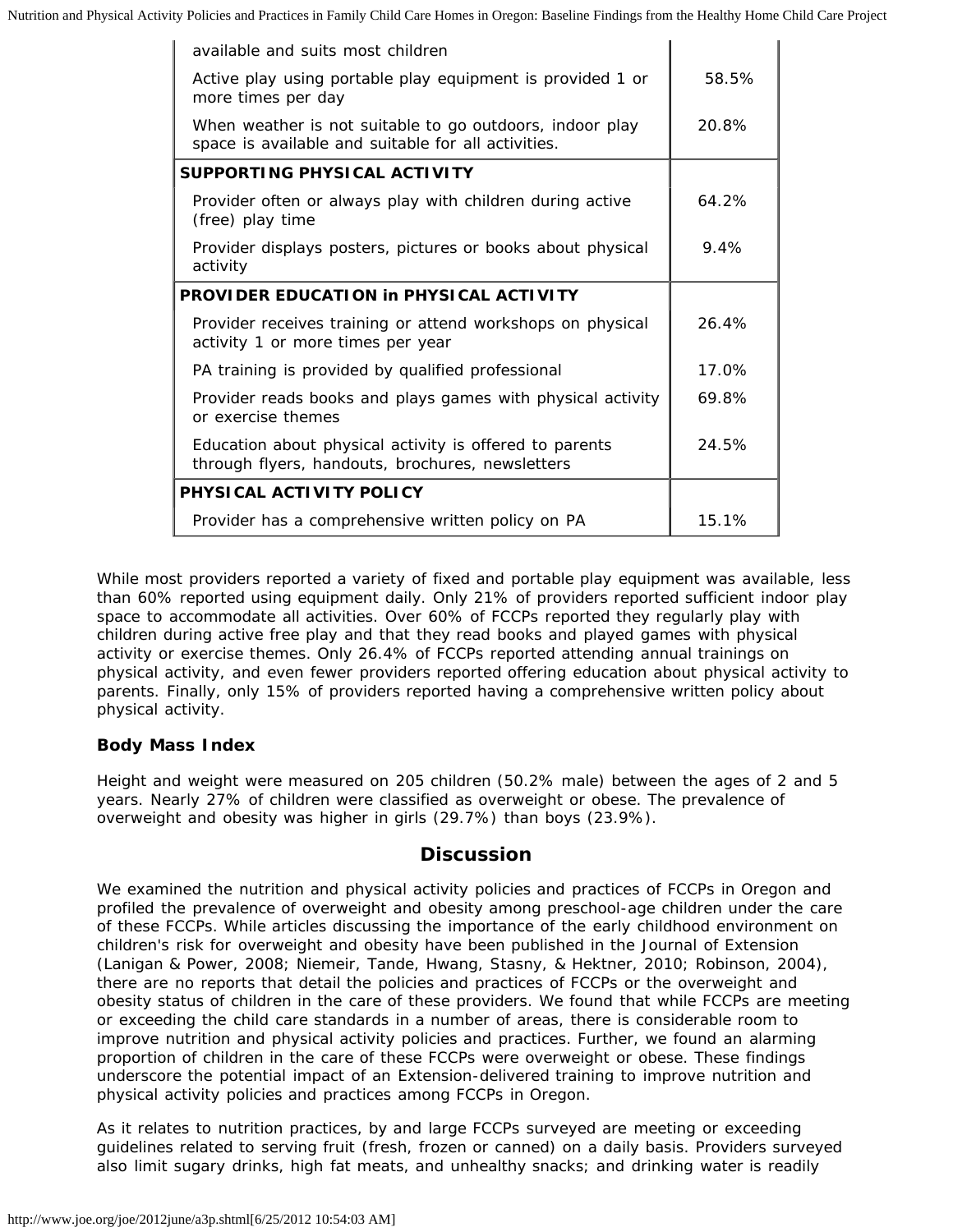available. Further, most providers share meals with children in their care, and virtually none of the providers use food as a reward or withhold food as punishment. Areas needing improvement include infrequent servings of lowfat (1%) or skim milk, serving healthy celebration foods, serving meals family style, insufficient nutrition training, and the lack of a comprehensive nutrition policy for their Family Child Care Home. These results are consistent with those reported by Trost et al. (2009), who measured nutritional policies and practices in a representative sample of family child care providers in Kansas (Trost et al., 2009).

It is possible that nutrition policy and practice outcomes may be influenced by participation in CACFP because the majority of FCCPs surveyed indicate that they participate in this program (70%). The CACFP, administered by the U.S. Department of Agriculture, provides meals and snacks daily to over 3.2 million children in center-based or family child care homes. CACFP guidelines mandate a minimum number of servings from four food groups for children 1 year and older. However there are no nutrient-specific guidelines, no requirement that meals are based on the 2010 Dietary Guidelines for Americans, and no requirements for nutrition education.

Thus while it is possible that providers' above-average scores related to the number of fruit and vegetable servings are influenced by participation in this program. It is unlikely other findings are affected by participation in this program. This supposition is supported by the work of Crepinski and colleagues (2002), who examined the influence of lower CACFP reimbursement rates on meals provided in Family Child Care Homes. They found no differences in the number of meals provided or the nutritional aspects of meals offered by providers receiving lower meal reimbursements compared to providers receiving the standard reimbursement rate and providers not enrolled in the CACFP program.

In the area of physical activity, FCCPs are doing well in the provision of sufficient active free play, active outdoor play time, and the provision of fixed and portable play equipment. While a majority of FCCPs (60%) are engaging in active play and reading books and playing games with active themes, there is still room for improvement. Areas of concern included insufficient provision of structured physical activity daily, excessive screen time, restricting physical activity as a form of punishment, lack of sufficient physical activity training, and the lack of a comprehensive physical activity policy. In the study reported here, as in that of Trost et al. (2009), more than 60% of FCCPs reported that the television is on for at least part of every day, and nearly 60% of children attending these family child care homes in Oregon and Kansas spend part of their day watching television or videos. These findings confirm those reported by Christakis et al. (2009), who reported higher levels of screen time in family child care homes relative to center-based and other child care settings (Christakis & Garrison, 2009).

Finally, we found over 26% percent of preschool aged children under the care of these FCCPs were overweight or obese (BMI at or above the  $85<sup>th</sup>$  percentile for their age and gender). This exceeds the high national average of 21.2% for children aged 2-5 years (Ogden, et al., 2010; Tandon, Zhou, Lozano, & Christakis, 2011) and may signal a difference in the prevalence of overweight and obesity among young children attending child care compared to those cared for by parents.

The possible link between child care attendance and future risk for overweight and obesity was supported by results from a study of 2,400 children entering kindergarten, in which researchers measured the predictive potential of public preschool attendance (Head Start), age, gender, race/ethnicity, and lunch status on BMI category at Kindergarten entry. They found only preschool attendance was associated with an increased risk for overweight (OR = 1.06; 95% CI  $= 0.96$ –1.16) and obesity (OR  $= 1.34$ ; 95% CI  $= 1.21$ –1.47) at kindergarten entry (McGrady, Mitchell, Theodore, Sersion, & Holtzapple, 2010). Thus the data from our study and others underscore the importance of early child care environments to children's risk for overweight and obesity.

#### **Conclusions and Suggestions**

FCCPs in Oregon display several areas of concern related to physical activity and nutrition practices and policies that may have a direct influence on the development of obesity in children. And alarmingly, children in the care of these providers exhibit overweight and obesity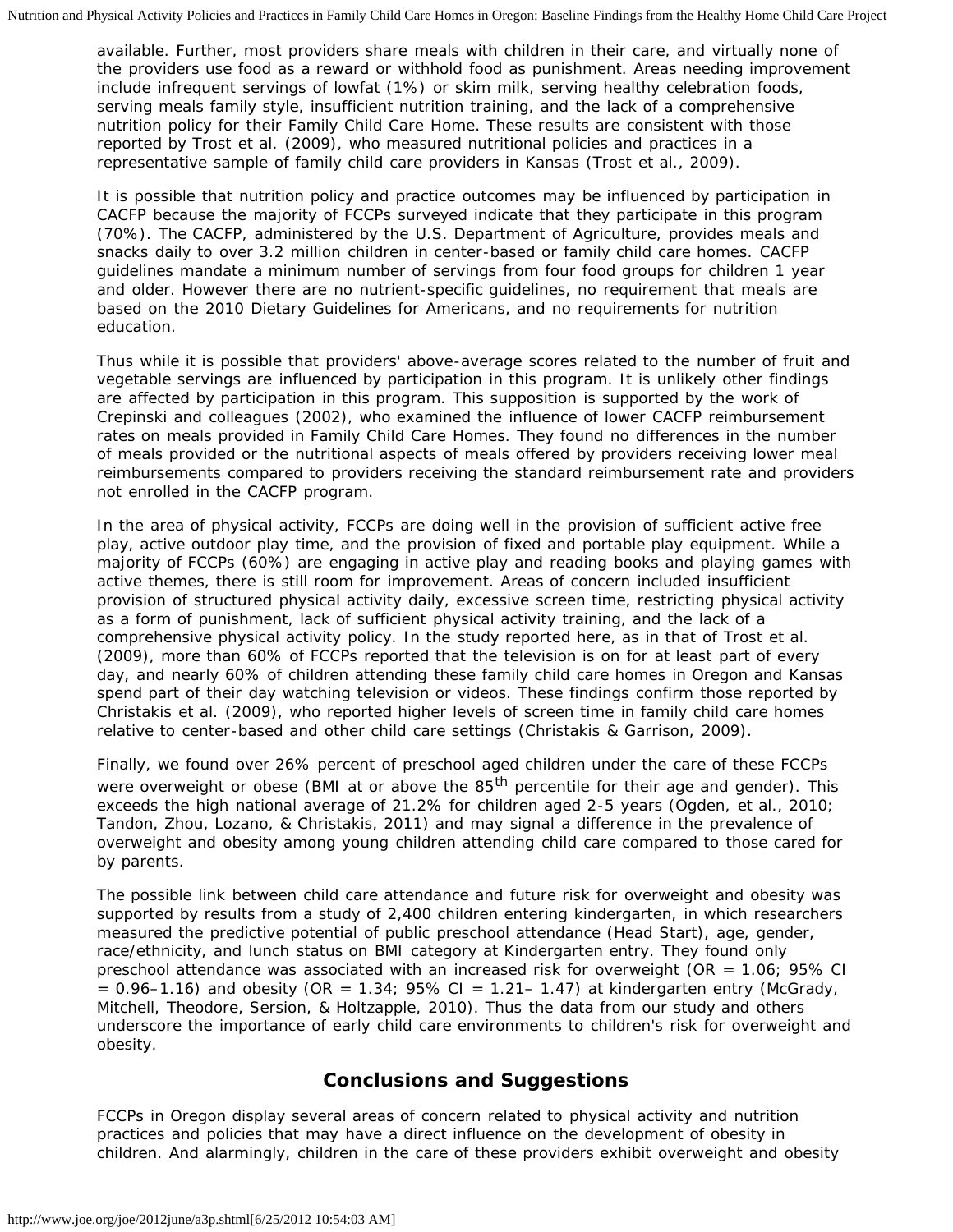at rates higher than the national average. These findings, in conjunction with reports of an association between child care attendance and future risk for obesity, provide ample rationale for the continued development of intervention strategies to support child care providers in improving physical activity and nutrition policies and practices. And, while several curricula and programs exist targeting the center-based child care environment, few resources are available specific to the family child care setting.

An opportunity exists for Extension professionals to address a critical public health issue through a community setting (family child care homes) that is currently not well supported to in childhood obesity prevention efforts. The Journey to a Healthy Child Care Home program is being developed as a train-the-trainer program intended for delivery by Extension educators and/or community partners who support continuing education for child care providers. Our data showing that over 26% of preschoolers are overweight or obese and our findings that FCCPs exhibit deficiencies related to critical nutrition and physical activity policies and practices highlight the importance of this program. These findings also support targeting FCCPs in ongoing Extension efforts. Extension professionals would be justified in targeting FCCPs in communitybased health promotion efforts, (e.g., TV Turnoff events), and providing nutrition education to low-income FCCPs through the Supplemental Nutrition Program Education or the Expanded Food and Nutrition Education Program.

Additional potential applications of this work should also be noted. For example, the 4-H/U.S. Army Child and Youth Services' Teen Babysitting Program trains older youth to care for younger youth in their homes (May, 2007). The current training curriculum includes a discussion of nutrition for young children but no discussion of physical activity. Information from the Healthy Home Child Care study could be used to revise the babysitting curricula to implement education about the importance of activity for young children and strategies to increase activity and provide healthful snacks and meals to young children in the home care setting. Thus there is great potential for Extension professionals to have a positive impact on the childhood obesity epidemic through multiple channels by providing trainings, resources, and strategies to help in home child care providers adopt healthful policies and practices related to the prevention of childhood obesity.

#### **References**

Ammerman, A. S., Ward, D. S., Benjamin, S. E., Ball, S. C., Sommers, J. K., Molloy, M., & Dodds, J. M. (2007). An intervention to promote healthy weight: Nutrition and Physical Activity Self-Assessment for Child Care (NAP SACC) theory and design. *Preventing Chronic Disease*, 4(3), Article A67. Retrieved from: [http://www.cdc.gov/pcd/issues/2007/jul/06\\_0115.htm.](http://www.cdc.gov/pcd/issues/2007/jul/06_0115.htm)

Benjamin S. E,. Neelon B., Ball S. C., Bangdiwala S. I., Ammerman A. S., & Ward, D. S. (2007). Reliability and validity of a nutrition and physical activity environmental self-assessment for child care. International Journal of Behavioral Nutrition and Physical Activity, 4(29), 1479-5868.

Christakis, D. A., & Garrison, M. M. (2009). Preschool-aged children's television viewing in child care settings. Pediatrics, 124(6), 1627-1632.

Crepinsek M., Burstein N., Lee E., Kennedy S., Hamilton W., & Abt Associates Inc. (2002). Meals offered by tier 2 CACFP family child care providers. Effects of lower meal reimbursements. Washington DC: US Dept of Agriculture, Economic Research Service.

Fees, B., Trost, S., Bopp, M., & Dzewaltowski, D. A. (2009). Physical activity programming in family child care homes: providers' perceptions of practices and barriers. Journal of Nutrition Education and Behavior, 41(4), 268-273.

Forum on Child and Family Statistics (2009). America's children: Key national indicators of wellbeing 2009. Retrieved from: <http://www.childstats.gov/americaschildren/famsoc3.asp>

Freedman M., & Alvarez K. (2010). Early childhood feeding: Assessing knowledge, attitude, and practices of multi-ethnic child-care providers. Journal of the American Dietetics Association,110(3):447-451.

Lanigan, J., & Power, T. G. (2008). Obesity prevention and health promotion: How family life